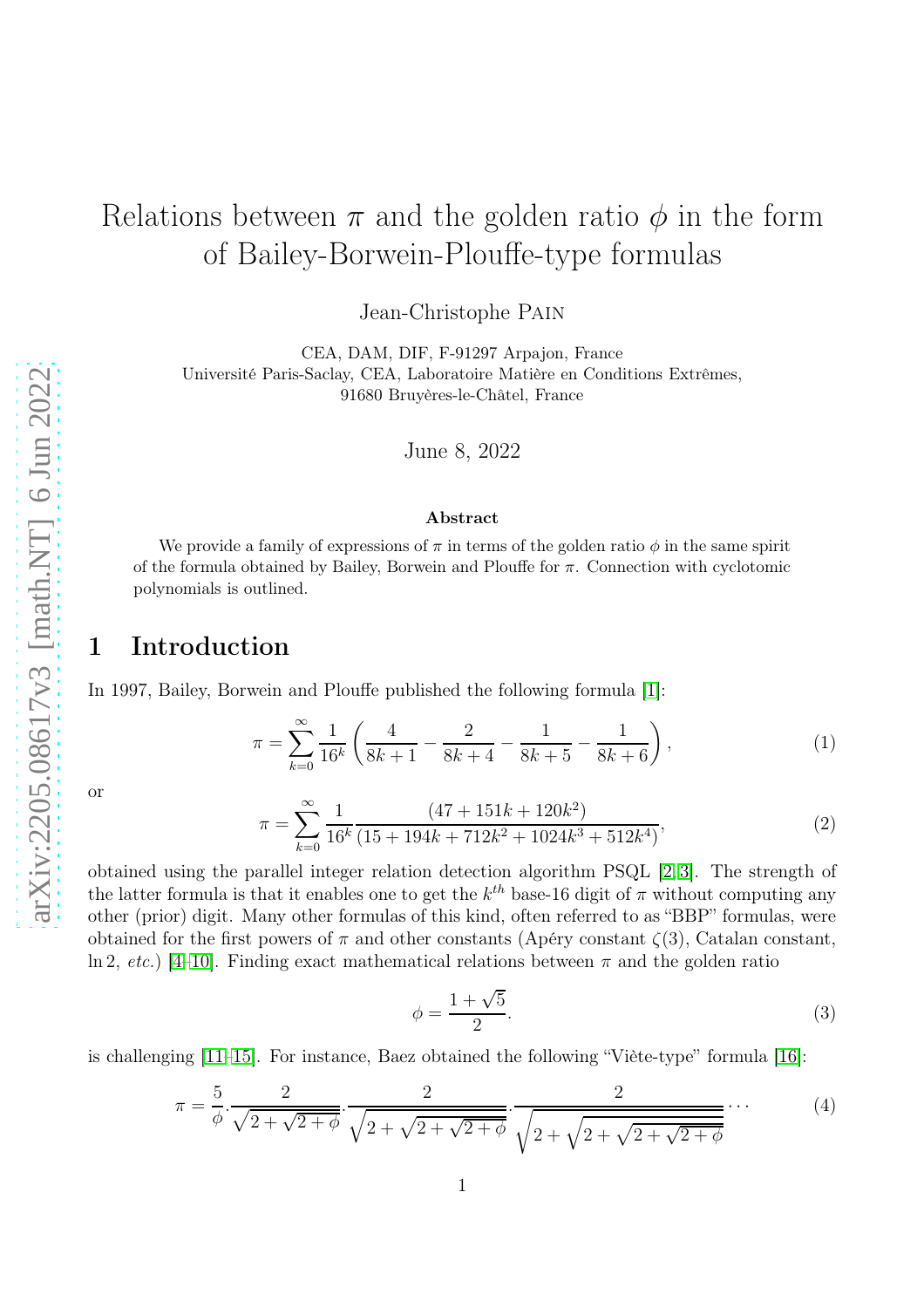and Chan found Machin-type formulas [\[17,](#page-4-8) [18\]](#page-5-0):

$$
\pi = 4 \arctan\left(\frac{1}{\phi}\right) + 4 \arctan\left(\frac{1}{\phi^3}\right) = 8 \arctan\left(\frac{1}{\phi^2}\right) + 4 \arctan\left(\frac{1}{\phi^6}\right)
$$
  
= 12 \arctan\left(\frac{1}{\phi^3}\right) + 4 \arctan\left(\frac{1}{\phi^5}\right). (5)

Other interesting formulas were also recently published, derived from new forms of Taylor expansions of inverse tangent function [\[19\]](#page-5-1).

In the present paper, we propose a family of BBP expressions for  $\pi$  in terms of the golden ratio. The number  $\pi$  and the golden ratio  $\phi$  are related by

$$
e^{i\frac{\pi}{5}} = \frac{\phi + i\sqrt{3 - \phi}}{2},\tag{6}
$$

which gives

$$
\cos\left(\frac{\pi}{5}\right) = \frac{\phi}{2} \tag{7}
$$

and

$$
\sin\left(\frac{\pi}{5}\right) = \frac{\sqrt{3-\phi}}{2} \tag{8}
$$

yielding

$$
\tan\left(\frac{\pi}{5}\right) = \frac{\sqrt{3-\phi}}{\phi} \tag{9}
$$

which can be put in the integral form

$$
\pi = 5 \int_0^{\frac{\sqrt{3-\phi}}{\phi}} \frac{dx}{1+x^2}.
$$
\n(10)

At this stage, it would be possible to consider the historical Madhava-Gregory-Leibniz, formula

$$
\arctan(x) = \int \frac{dx}{1+x^2} = \sum_{k=0}^{\infty} \frac{(-1)^k}{2k+1} x^{2k+1}
$$
 (11)

to get

$$
\pi = \arctan\left(\frac{\sqrt{3-\phi}}{\phi}\right) = \sum_{k=0}^{\infty} \frac{(-1)^k}{2k+1} \left(\frac{3-\phi}{\phi^2}\right)^{k+1/2}.
$$
 (12)

However, the approach we follow here, similar to the BBP one, is different. Since

$$
x^4 - 1 = \left(x^2 - 1\right)\left(x^2 + 1\right),\tag{13}
$$

it is possible to write

$$
\pi = 5 \int_0^{\frac{\sqrt{3-\phi}}{\phi}} \frac{1-x^2}{1-x^4} dx = 5 \sum_{k=0}^{\infty} \int_0^{\frac{\sqrt{3-\phi}}{\phi}} x^{4k} dx - 5 \sum_{k=0}^{\infty} \int_0^{\frac{\sqrt{3-\phi}}{\phi}} x^{4k+2} dx \tag{14}
$$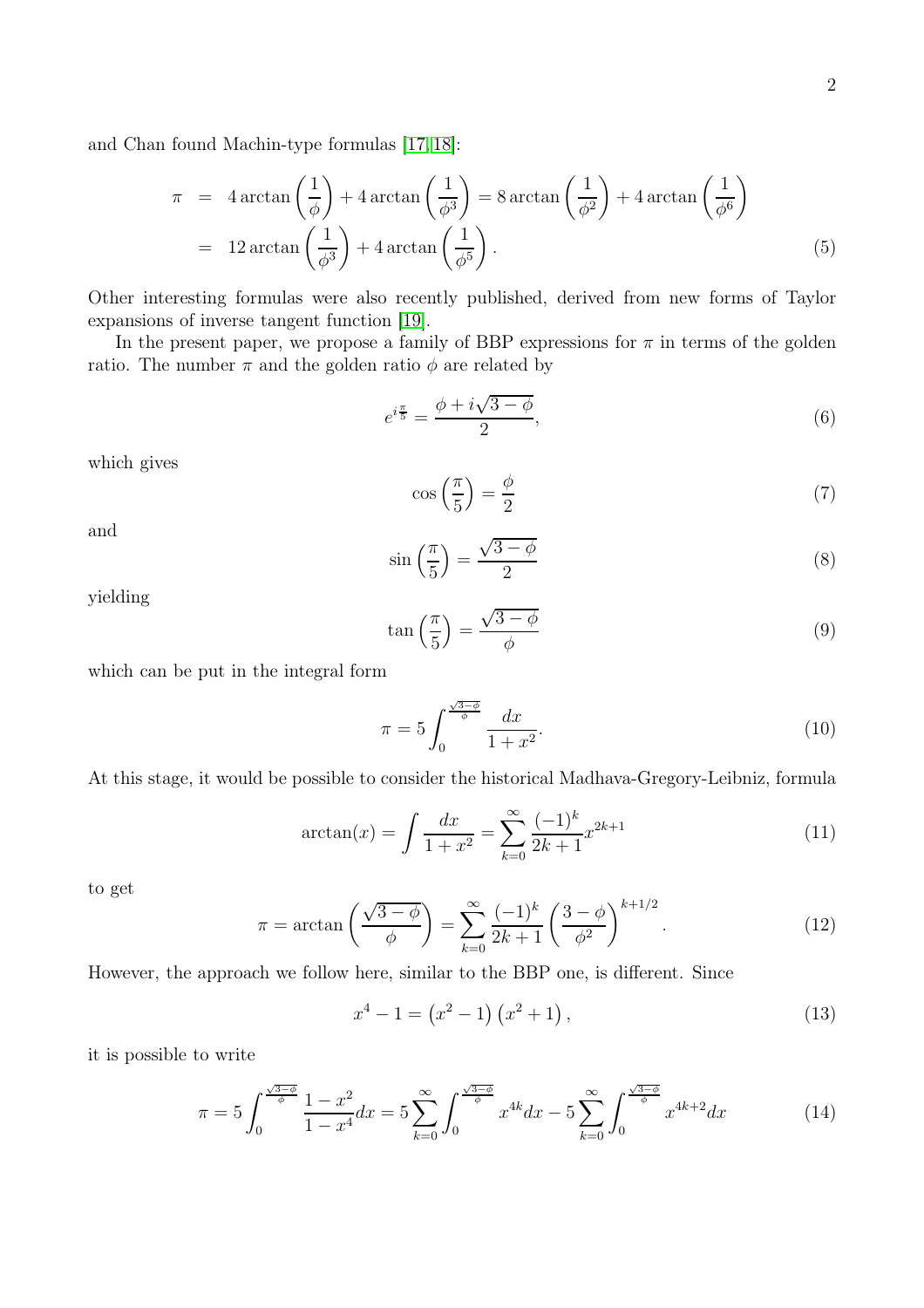yielding

$$
\pi = 5\sum_{k=0}^{\infty} \left(\frac{\sqrt{3-\phi}}{\phi}\right)^{4k+1} \left[\frac{1}{4k+1} - \left(\frac{3-\phi}{\phi^2}\right)\frac{1}{4k+3}\right] \tag{15}
$$

In the same way, using

$$
1 - x^8 = (1 + x^2) (1 - x^2 + x^4 - x^6), \tag{16}
$$

one gets

$$
\pi = 5 \int_0^{\frac{\sqrt{3-\phi}}{\phi}} \frac{1 - x^2 + x^4 - x^6}{1 - x^8} dx
$$
  
\n
$$
= 5 \sum_{k=0}^{\infty} \int_0^{\frac{\sqrt{3-\phi}}{\phi}} x^{8k} dx - 5 \sum_{k=0}^{\infty} \int_0^{\frac{\sqrt{3-\phi}}{\phi}} x^{8k+2} dx
$$
  
\n
$$
+ 5 \sum_{k=0}^{\infty} \int_0^{\frac{\sqrt{3-\phi}}{\phi}} x^{8k+4} dx - 5 \sum_{k=0}^{\infty} \int_0^{\frac{\sqrt{3-\phi}}{\phi}} x^{8k+6} dx
$$
(17)

yielding the final result:

$$
\pi = 5 \sum_{k=0}^{\infty} \left( \frac{\sqrt{3-\phi}}{\phi} \right)^{8k+1} \left[ \frac{1}{8k+1} - \left( \frac{3-\phi}{\phi^2} \right) \frac{1}{8k+3} + \left( \frac{3-\phi}{\phi^2} \right)^2 \frac{1}{8k+5} - \left( \frac{3-\phi}{\phi^2} \right)^3 \frac{1}{8k+7} \right].
$$
\n(18)

## 2 General case

In the general case, for  $p \in \mathbb{N}^*$ :

$$
x^{4p} - 1 = (x^2 + 1) \left( -1 + x^2 - x^4 + \dots + x^{2(2p-1)} \right), \tag{19}
$$

*i.e.*

$$
\frac{1}{x^2 + 1} = \frac{1}{(1 - x^{4p})} \sum_{k=0}^{2p-1} (-1)^k x^{2k},\tag{20}
$$

yielding the general formula,  $\forall p \in \mathbb{N}^*$ :

$$
\pi = 5 \sum_{k=0}^{\infty} \left( \frac{\sqrt{3-\phi}}{\phi} \right)^{4pk+1} \sum_{i=0}^{2p-1} \left( \frac{\sqrt{3-\phi}}{\phi} \right)^{2i} \frac{(-1)^i}{4pk+2i+1}, \tag{21}
$$

which is the main result of the present work. Of course, since

$$
\phi^2 = \phi + 1,\tag{22}
$$

one can write

$$
\pi = 5 \sum_{k=0}^{\infty} \left( \frac{3-\phi}{\phi+1} \right)^{2pk+1/2} \sum_{i=0}^{2p-1} \left( \frac{3-\phi}{\phi+1} \right)^i \frac{(-1)^i}{4pk+2i+1}.
$$
 (23)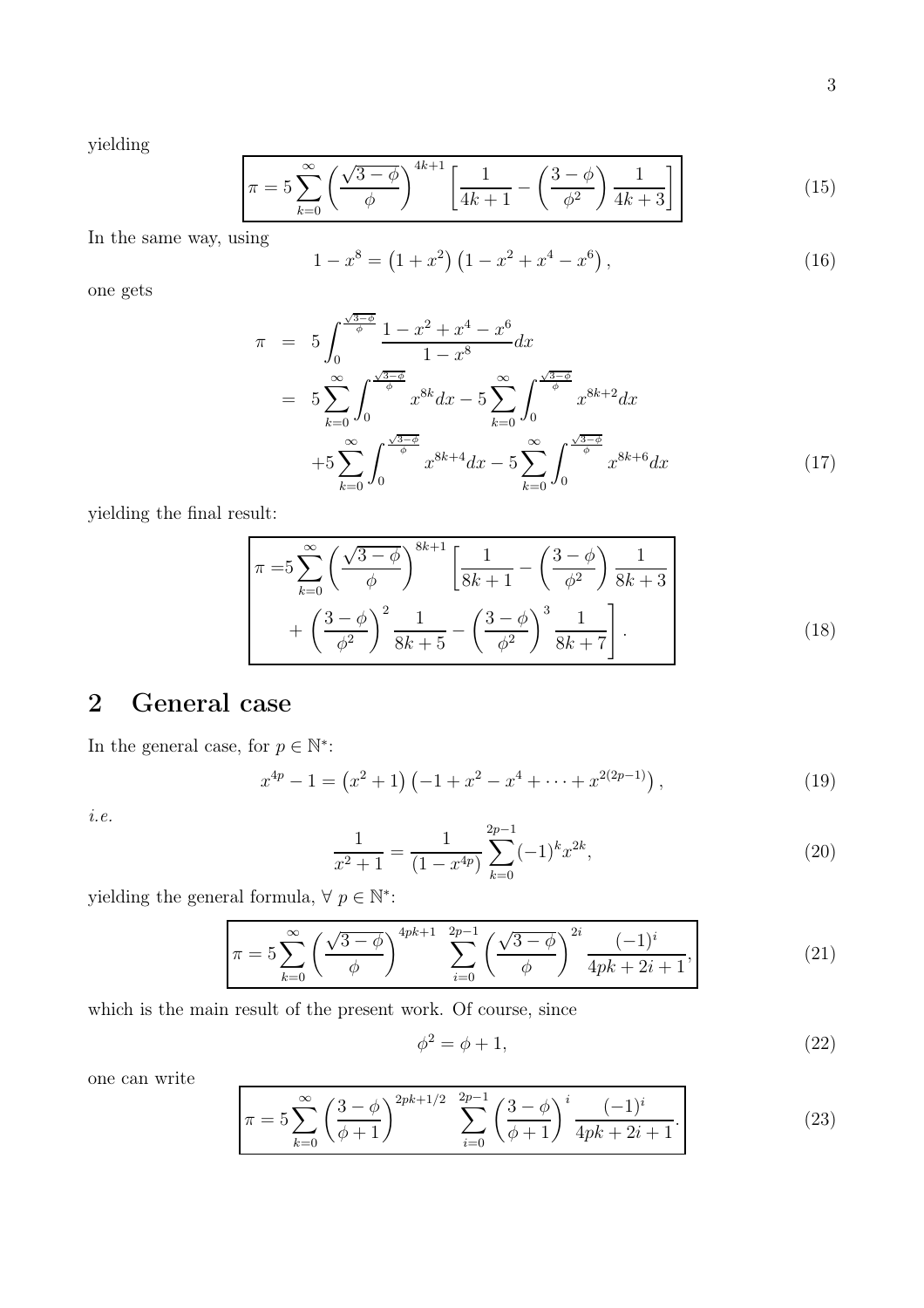#### 3 Conclusion

We presented a family of expressions of  $\pi$  in terms of the golden ratio  $\phi$  in the same vein as the BBP formula derived for  $\pi$ . Although a number of relations involving simultaneously  $\pi$  and  $\phi$ exist in the literature, some of same being of the BBP type as well, the relations presented here were, to our knowledge, not published elsewhere. It is hoped that the procedure described in the present paper may stimulate the derivation of further relations.

## Appendix A: Connection with cyclotomic polynomials

The cyclotomic polynomials can be defined as

$$
\Phi_n(x) = \prod_{\substack{1 \le k \le n \\ \gcd(k,n)=1}} \left( x - e^{\frac{2ik\pi}{n}} \right) \tag{24}
$$

and satisfy

$$
\prod_{d|n} \Phi_d(x) = x^n - 1.
$$
\n(25)

One has also

$$
\Phi_n(x) = \prod_{d|n} \left(x^d - 1\right)^{\mu\left(\frac{n}{d}\right)},\tag{26}
$$

where  $\mu$  represents Möbius function:

 $\mu(n) = +1$  if n is a square-free positive integer with an even number of prime factors,  $-1$  if n is a square-free positive integer with an even number of prime factors, 0 if *n* has a squared prime factor.  $(27)$ 

If  $p$  is an odd prime number, one has

$$
\frac{1}{1+x^2} = -\frac{\Phi_1(x)\Phi_2(x)\Phi_p(x)\Phi_{2p}(x)\Phi_{4p}(x)}{(1-x^{4p})}
$$
(28)

where  $\Phi_n$  are the cyclotomic polynomials [\[20\]](#page-5-2):

$$
\Phi_1(x) = x - 1,\tag{29}
$$

$$
\Phi_2(x) = x + 1,\tag{30}
$$

$$
\Phi_p(x) = \frac{1 - x^p}{1 - x} = x^{p-1} + x^{p-2} + \dots + x + 1,\tag{31}
$$

$$
\Phi_{2p}(x) = \frac{(1 - x^{2p}) (1 - x)}{(1 - x^p) (1 - x^2)} = x^{p-1} - x^{p-2} + \dots - x + 1
$$
\n(32)

and

$$
\Phi_{4p}(x) = \frac{(1 - x^{4p}) (1 - x^2)}{(1 - x^{2p}) (1 - x^4)} = x^{2p-2} - x^{2p-4} + \dots - x^2 + 1. \tag{33}
$$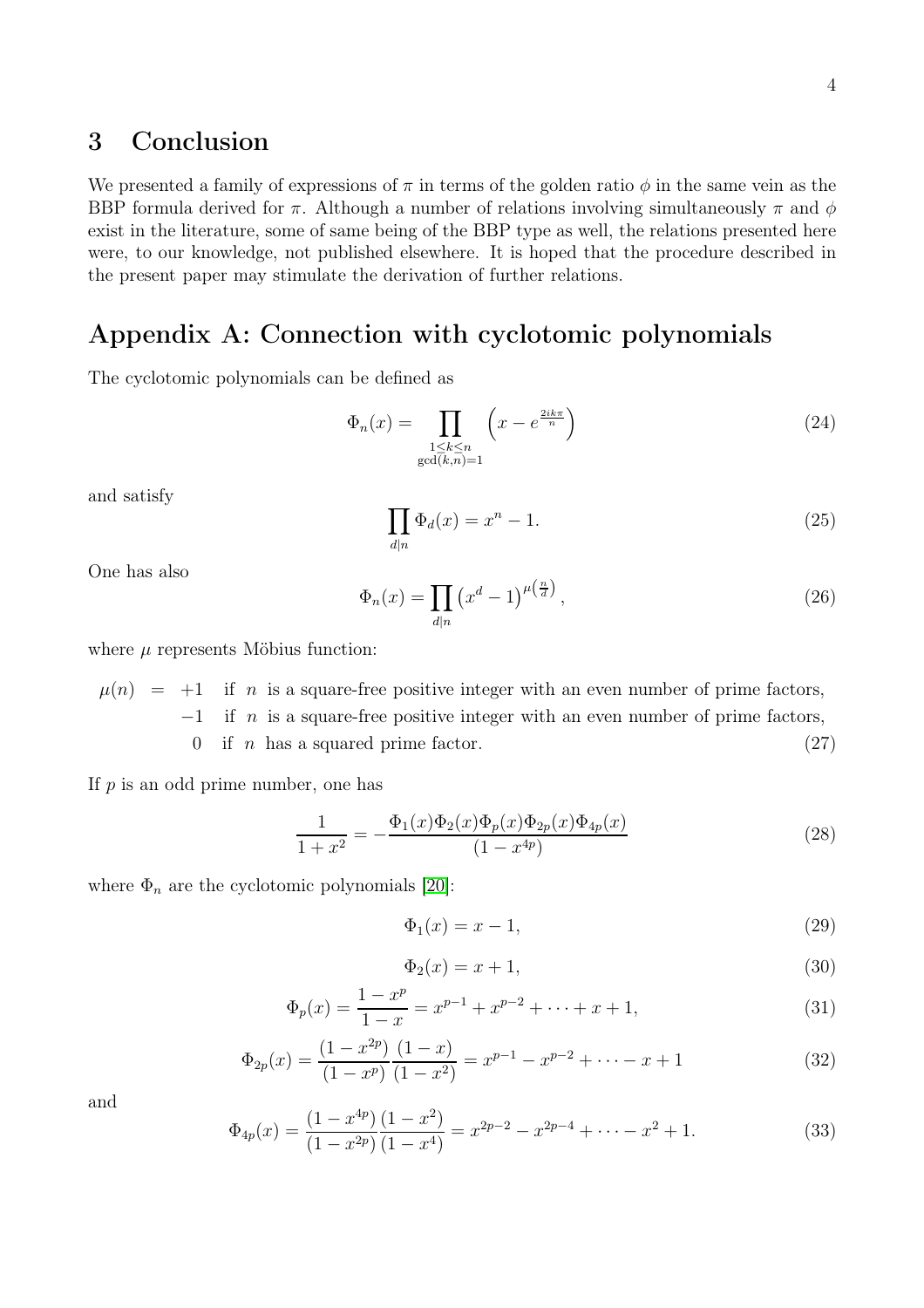### <span id="page-4-0"></span>References

- <span id="page-4-1"></span>[1] D. H. Bailey, P. Borwein and S. Plouffe, *On the rapid computation of various polylogarithms constants*, Math. Comput. 66, 903-913 (1997).
- [2] H. R. P. Ferguson, D. H. Bailey and S. Arno, *Analysis of PSLQ, An Integer Relation Finding Algorithm*, Math. Comput. 68, 351–369 (1999).
- <span id="page-4-2"></span>[3] D. H. Bailey and D. J. Broadhurst, *Parallel Integer Relation Detection: Techniques and Applications*, Math. Comput. 70, 1719-1736 (2001).
- <span id="page-4-3"></span>[4] D. H. Bailey, *A compendium of BBP-type formulas for mathematical constants*, <https://www.davidhbailey.com/dhbpapers/bbp-formulas.pdf>
- [5] G. Huvent, *Formules BBP*, [http://gery.huvent.pagesperso-orange.fr/pi/huvent\\_seminaire.pdf](http://gery.huvent.pagesperso-orange.fr/pi/huvent_seminaire.pdf)
- [6] K. Adegoke, *A Novel Approach to the Discovery of Binary BBP-type Formulas for Polylogarithm Constants*, Integers 12, 345–371 (2012).
- [7] V. Adamchik and S. Wagon, π*: A 2000-year search changes direction*, Mathematica in Education and Research 1, 11-19 (1996).
- [8] V. Adamchik and S. Wagon, *A simple formula for* π, Amer. Math. Monthly 104, 852-855 (1997).
- <span id="page-4-4"></span>[9] H. C. Chan, π *in Terms of* φ, The Fibonacci Quarterly 44.2, 141–144 (2006).
- <span id="page-4-5"></span>[10] H. C. Chan, *More formulas for* π, The Fibonacci Quarterly 113, 452–455 (2006).
- [11] J. M. Borwein and P. B. Borwein, *Pi and the AGM*, John Wiley and Sons, New York, 1987.
- [12] E. Valdebenito, *Pi in Terms of Phi*, <https://vixra.org/pdf/1905.0561v1.pdf>
- [13] E. Valdebenito, *BBP-High-Precision Arithmetic*, <https://vixra.org/pdf/1711.0239v1.pdf>
- [14] S. Anderson and D. Novak, *A connection between*  $\phi$  *and*  $\pi$ , https://hascmathart.weebly.com/uploads/7/6/8/7/7687070/a\_connection\_between\_the\_numbers\_phi\_2.pdf
- <span id="page-4-6"></span>[15] K. Adegoke, *The golden ratio, Fibonacci numbers and BBP-type formulas*, Fibonacci Quarterly 52, 129-138 (2014).
- <span id="page-4-7"></span>[16] J. Baez, π *and the golden ratio*, <https://johncarlosbaez.wordpress.com/2017/03/07/pi-and-the-golden-ratio/>
- <span id="page-4-8"></span>[17] H.-C. Chan, *Machin-type formulas expressiong* π *in terms of* phi, The Fibonacci Quarterly 46/47, 32-37 (2008/2009).